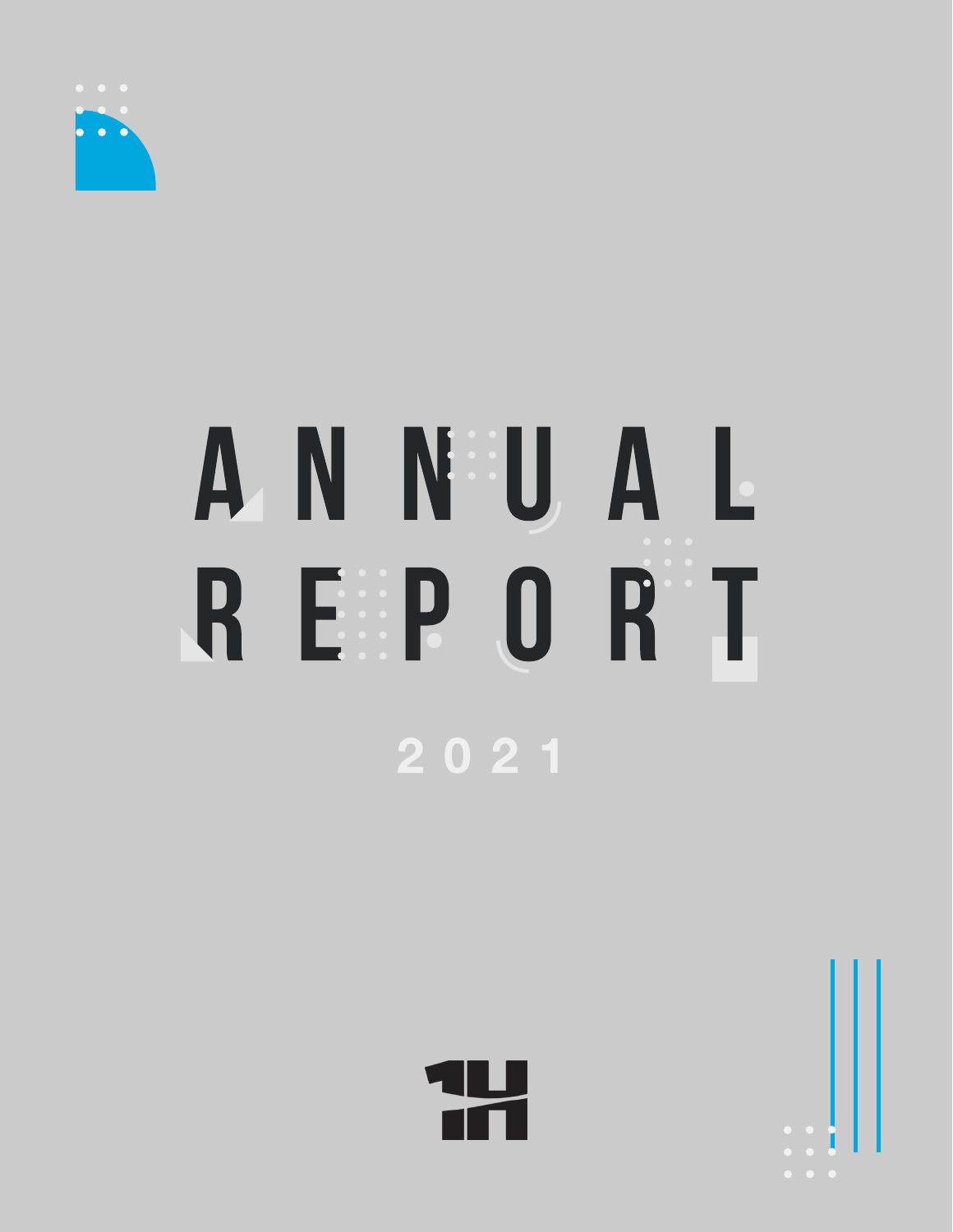

Dear One Hope,

Annually, we like to present you with a summary of some of the things we've accomplished together as a church in the previous year. Despite much going on in the world around us and a devastating hurricane here locally, 2021 was a year of great impact for the church! Without a doubt, this was only possible because of your generosity.

Your faithfulness, in giving and serving, allowed us to make a difference locally, nationally and globally. Last year, we planted new churches with ARC and supported our local ministry partners, as well as missions abroad. In addition, when an opportunity to purchase a permanent facility for One Hope arose, we were ready! And when hurricane Ida hit, we were mobilized quickly to help those in need.

Together we've been able to touch thousands of lives with the Gospel over the past year. It humbles me and excites me to see all that God has done through our church, and I believe the best is still yet to come!

Sincerely,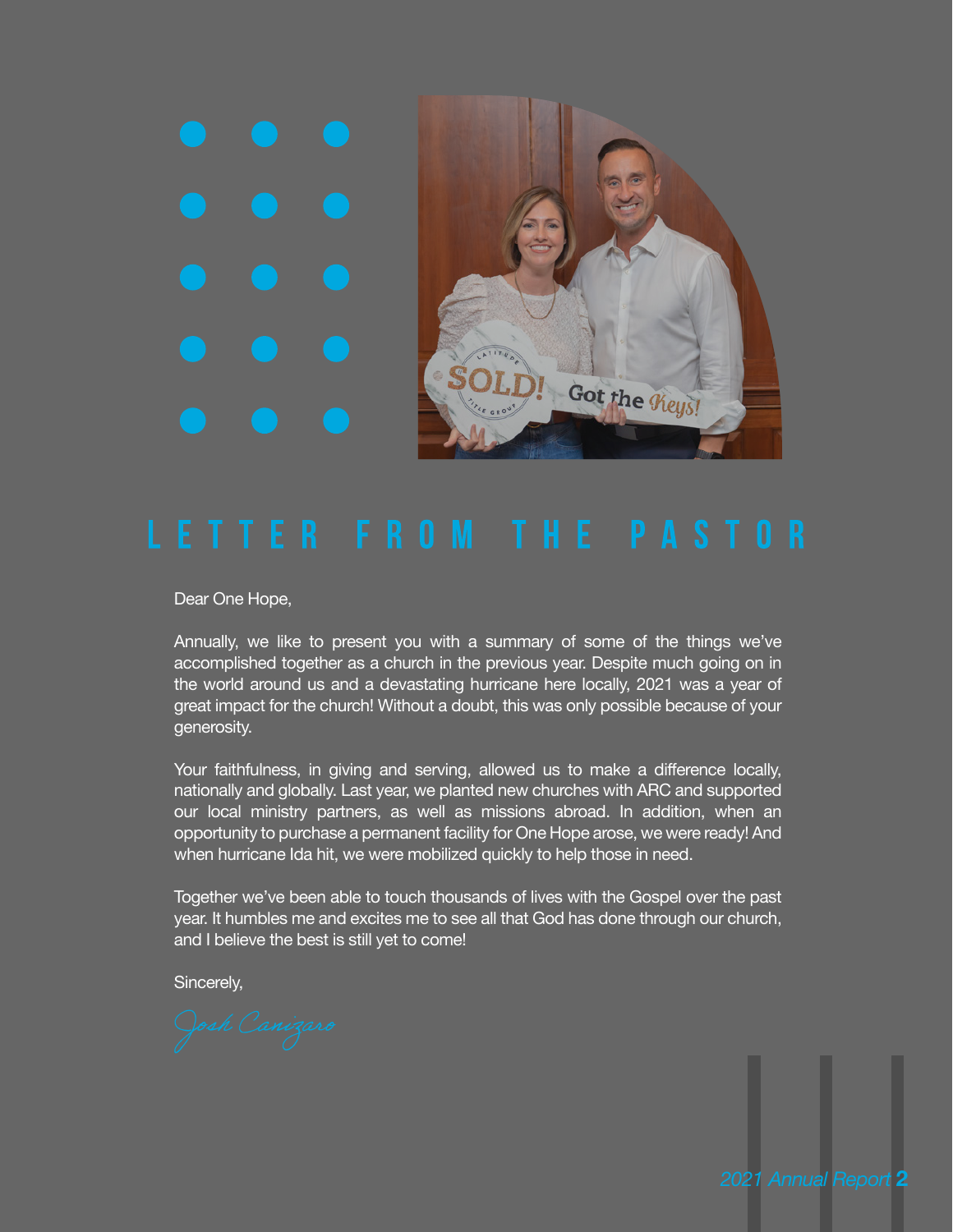**To help those who are far from God find hope through a life-giving relationship with Jesus Christ.**

> $\bullet$  $\bullet$  $\bullet$  $\bullet$  $\bullet$  $\bullet$  $\bullet$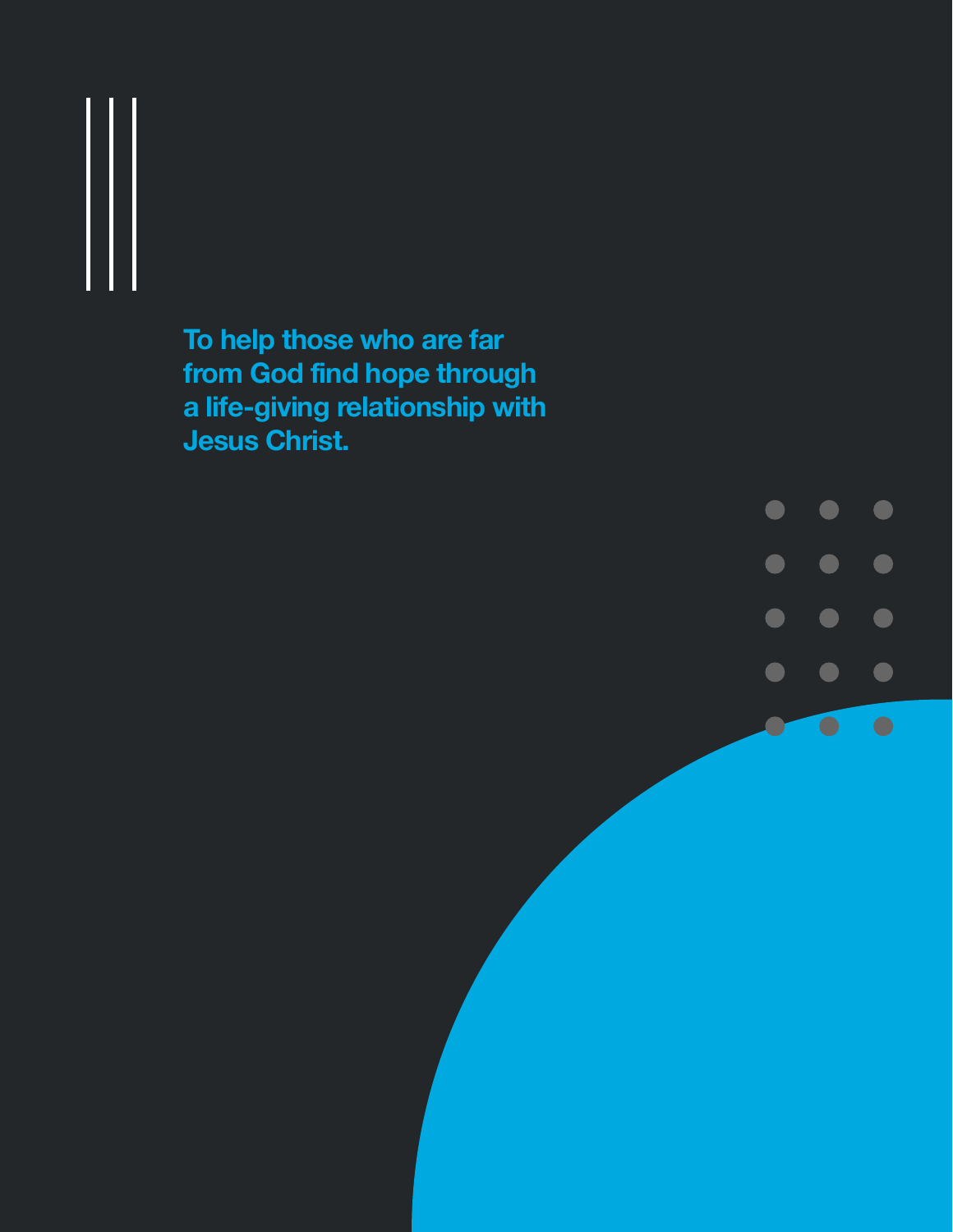# LIFE CHANGE

**Attendance**

a ba





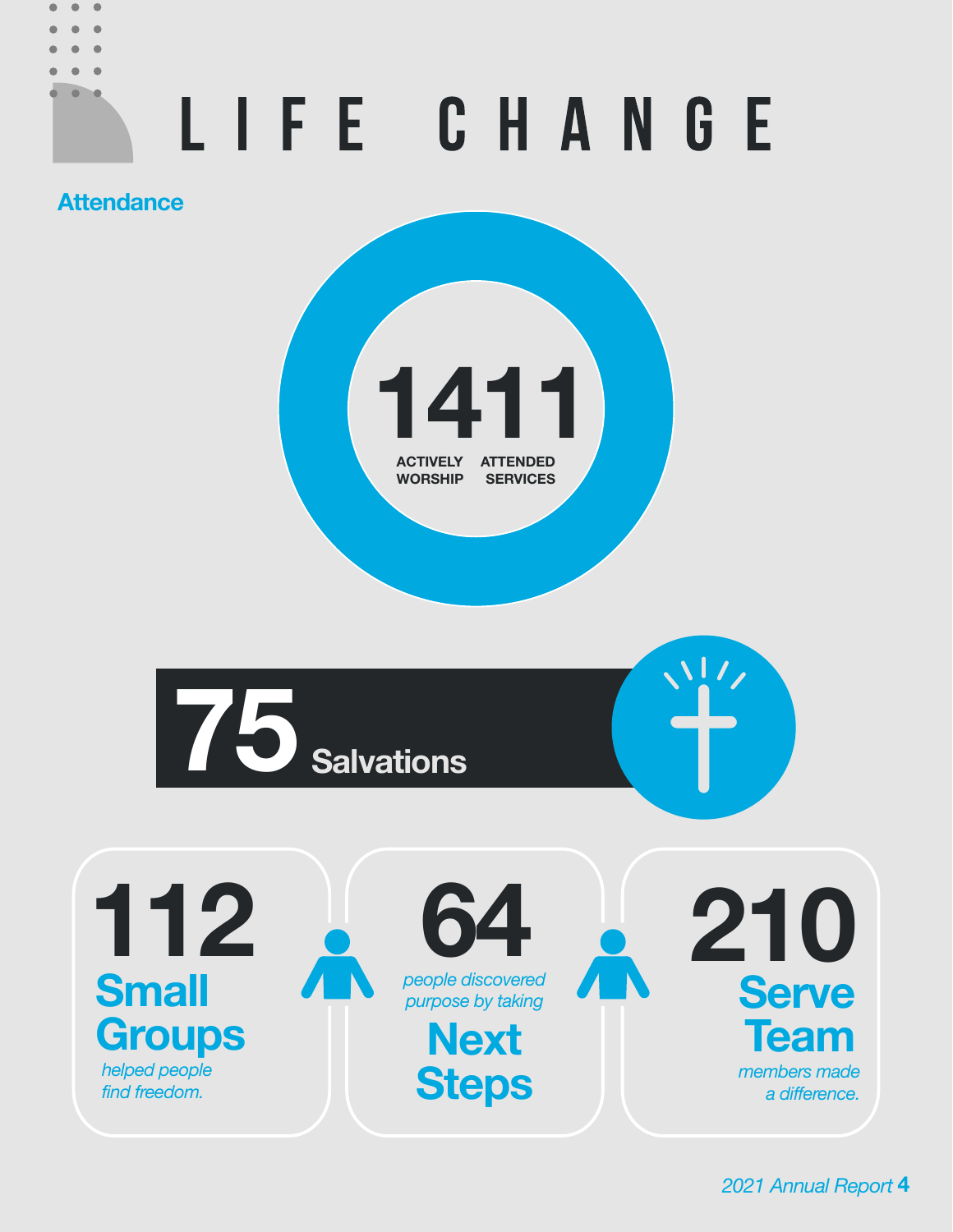### MISSIONS IMPACT





**in 2021.**

### **City-Wide** rve **by Day In one day we accomplished 14**<br> **14**<br> **14**<br> **14**<br> **14**<br> **14**<br> **14**<br> **14**<br> **14**<br> **14**<br> **14**<br> **14**<br> **15**<br> **15**<br> **16**<br> **16**<br> **16**

**in the city of New Orleans.**

**You gave**

**\$169,833**

**towards Local, National, and International missions.**

### **Missions Partners**

*New Orleans Mission Firstline Schools Crossroads NOLA Thrive NOLA ARC Grow Leader*

*Highlands College Convoy of Hope A21 Campaign Children's Cup Domino Foundation Missionaries*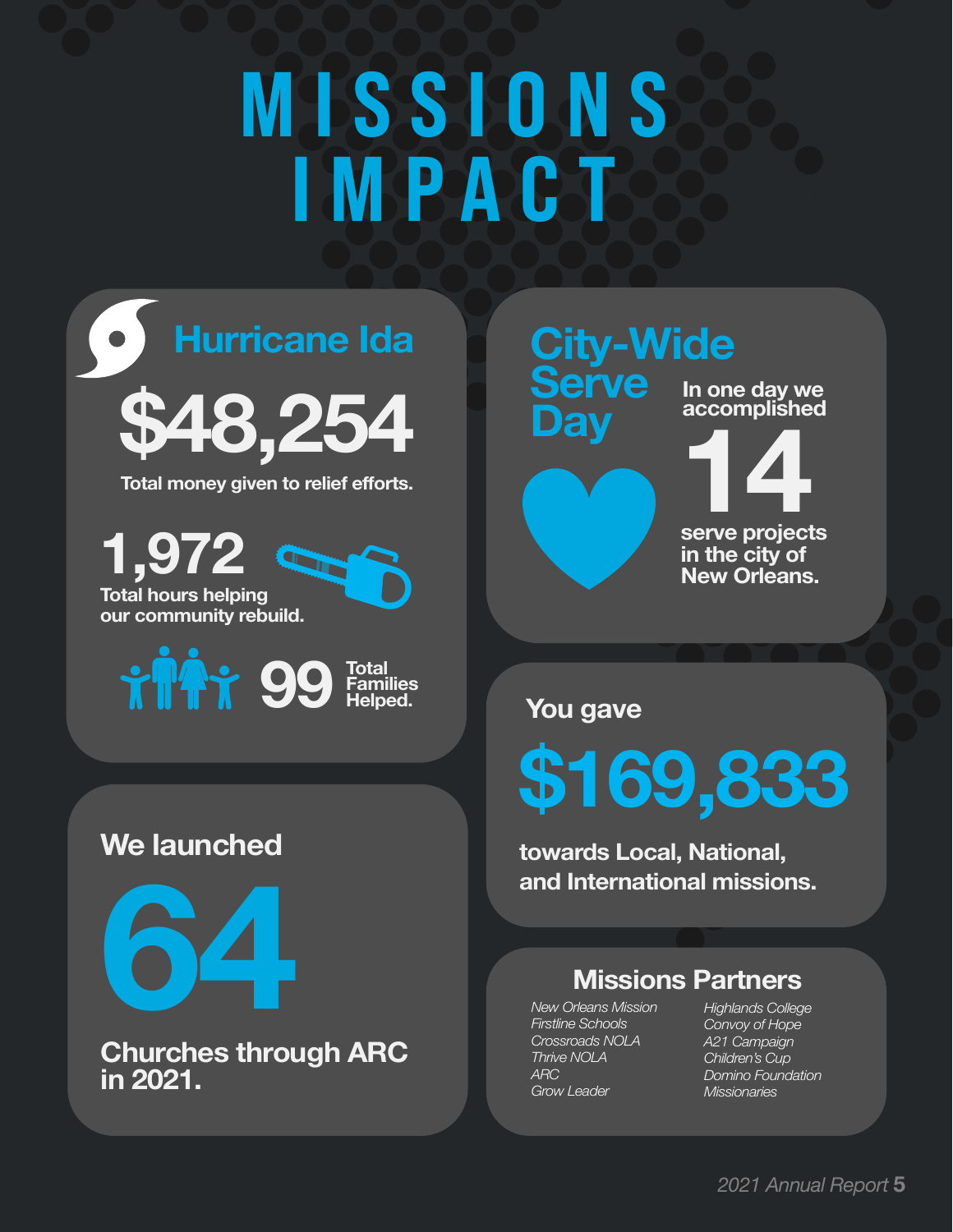

 $\bullet$  $\bullet$ 

### EXPENSES



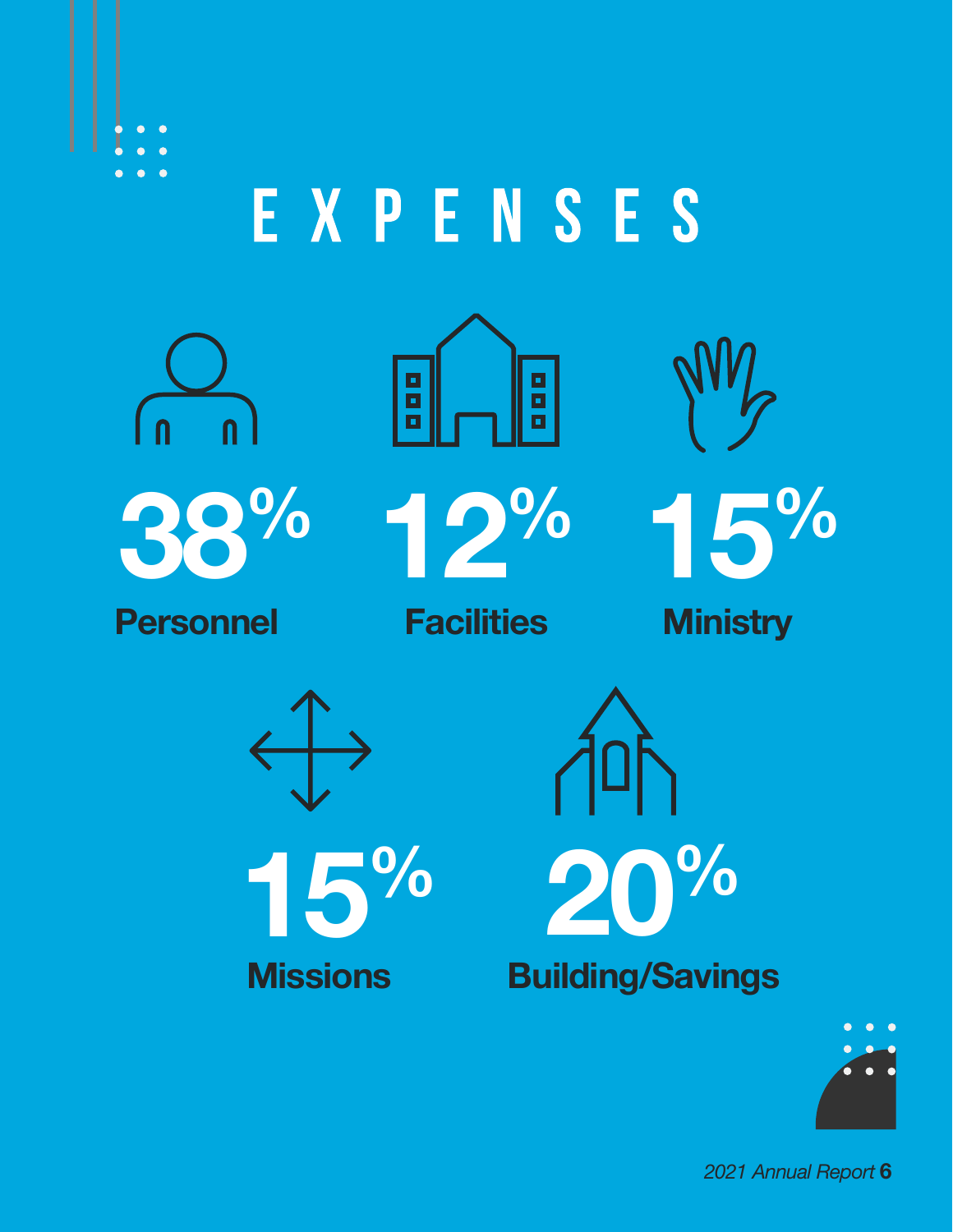

### BUILDING **FUNDS**

**Heart For The House**



### **\$3,000,000 Paris Ave Projected Cost**

**\$1,200,000 Building Funds Available**

**\$1,800,000 Amount Needed to Complete Project Debt-Free**